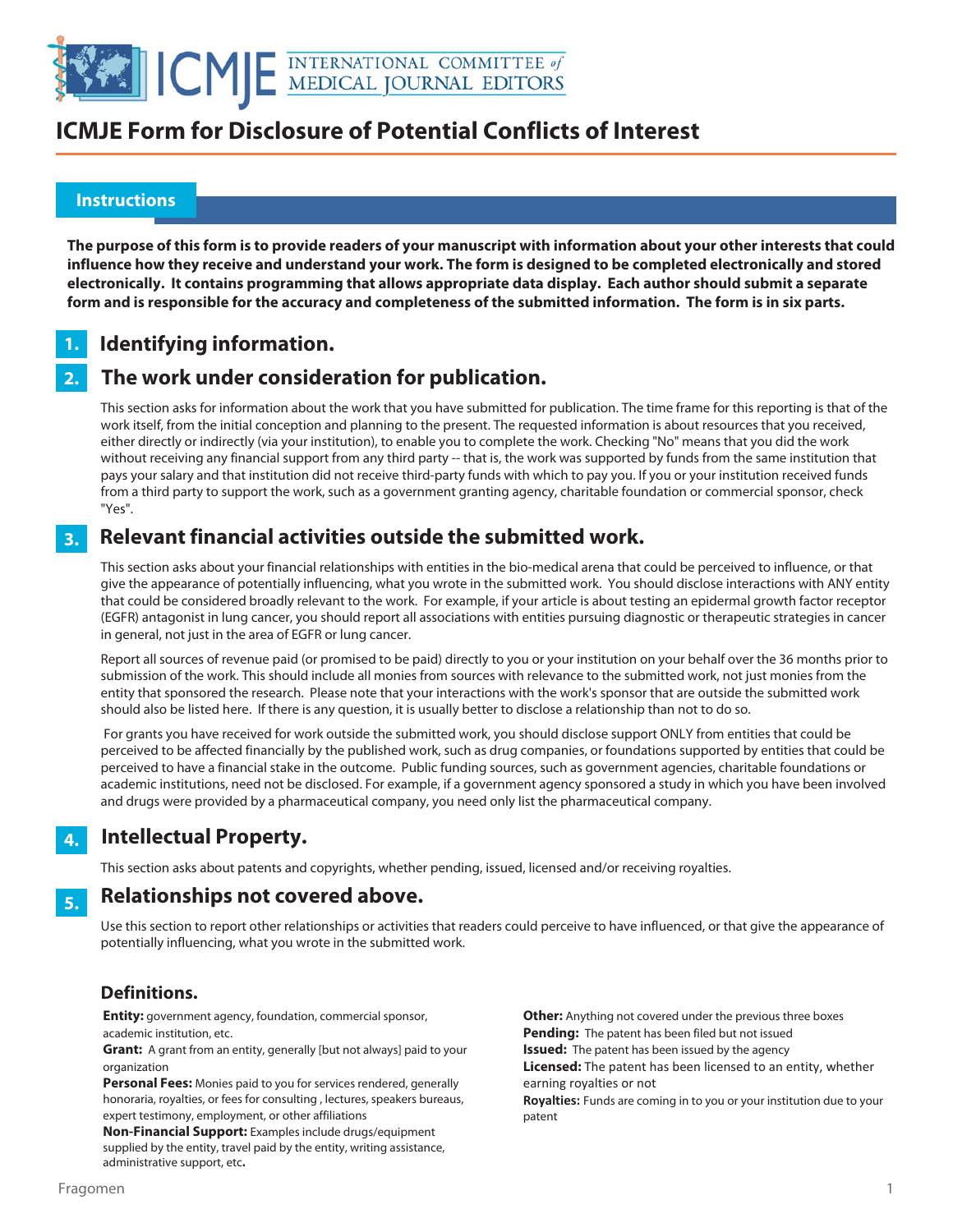

|                                      | 2. Surname (Last Name)<br>Fragomen | 3. Date<br>01-December-2016                                                                     |
|--------------------------------------|------------------------------------|-------------------------------------------------------------------------------------------------|
| 4. Are you the corresponding author? |                                    | Corresponding Author's Name<br>S. Robert Rozbruch                                               |
|                                      |                                    | ANTIBIOTIC-COATED INTERLOCKING INTRAMEDULLARY NAIL FOR THE TREATMENT OF LONG BONE OSTEOMYELITIS |
|                                      |                                    |                                                                                                 |
|                                      | 1. Given Name (First Name)         | $\sqrt{N}$<br>Yes<br>6. Manuscript Identifying Number (if you know it)                          |

## **The Work Under Consideration for Publication**

Did you or your institution **at any time** receive payment or services from a third party (government, commercial, private foundation, etc.) for any aspect of the submitted work (including but not limited to grants, data monitoring board, study design, manuscript preparation, statistical analysis, etc.)?

Are there any relevant conflicts of interest?  $\Box$  Yes  $\Box$  No

|  | $\sim$ |  |
|--|--------|--|
|  |        |  |

# **Relevant financial activities outside the submitted work. Section 3. Relevant financial activities outset**

Place a check in the appropriate boxes in the table to indicate whether you have financial relationships (regardless of amount of compensation) with entities as described in the instructions. Use one line for each entity; add as many lines as you need by clicking the "Add +" box. You should report relationships that were **present during the 36 months prior to publication**.

Are there any relevant conflicts of interest?  $\sqrt{\ }$  Yes  $\Box$  No

If yes, please fill out the appropriate information below.

| Name of Entity   | Grant? | Fees! | Personal Non-Financial Other?<br>Support <sup>:</sup> | <b>Comments</b> |  |
|------------------|--------|-------|-------------------------------------------------------|-----------------|--|
| Smith and Nephew |        |       |                                                       | Consultant      |  |
| Synthes          |        |       |                                                       | Consultant      |  |
| <b>Nuvasive</b>  |        |       |                                                       | Consultant      |  |

| <b>Section 4</b> |  |  |
|------------------|--|--|
|                  |  |  |
|                  |  |  |

### **Intellectual Property -- Patents & Copyrights**

Do you have any patents, whether planned, pending or issued, broadly relevant to the work?  $\Box$  Yes  $\Box$  No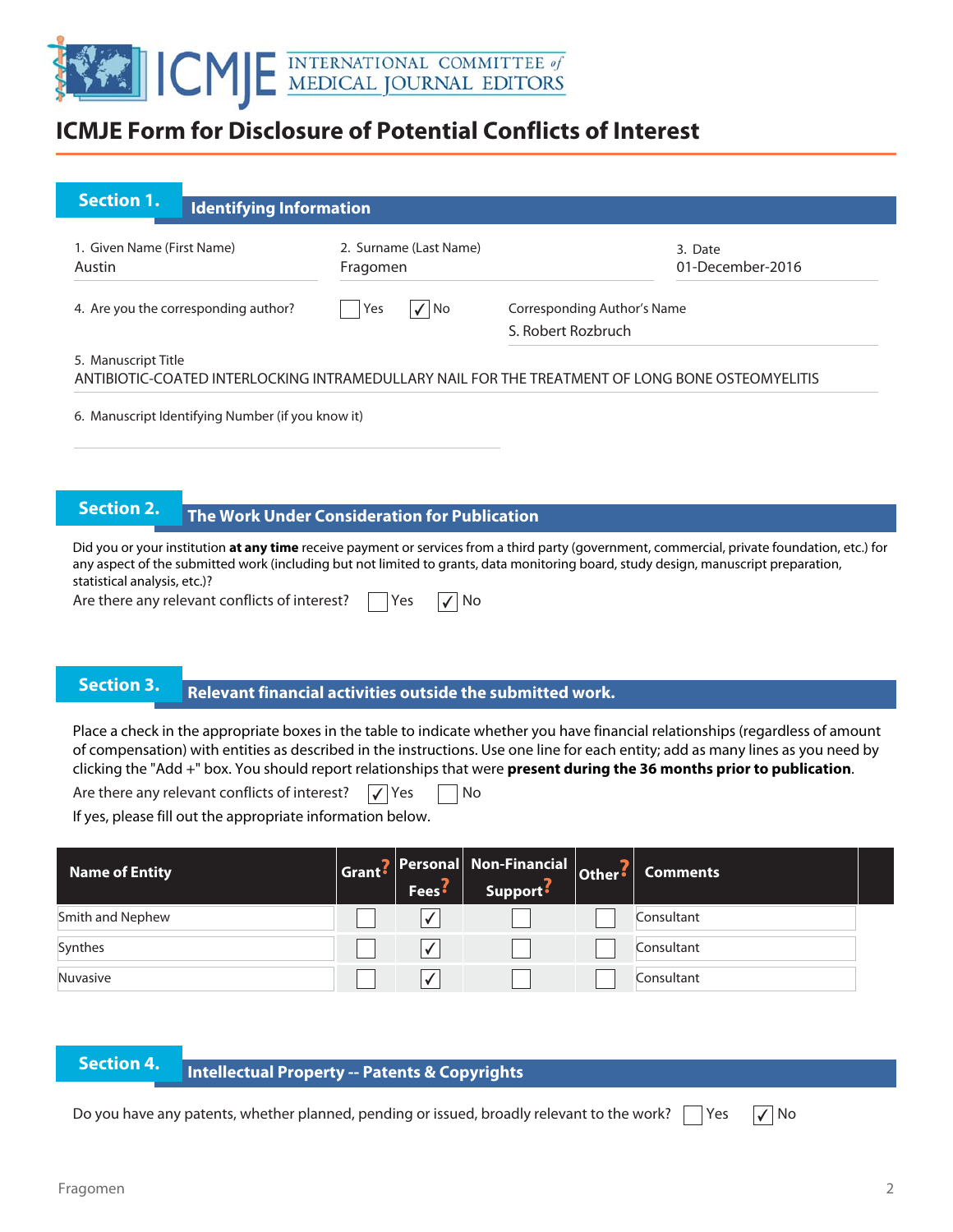

## **Section 5.** Relationships not covered above

Are there other relationships or activities that readers could perceive to have influenced, or that give the appearance of potentially influencing, what you wrote in the submitted work?

Yes, the following relationships/conditions/circumstances are present (explain below):

 $\sqrt{\ }$  No other relationships/conditions/circumstances that present a potential conflict of interest

At the time of manuscript acceptance, journals will ask authors to confirm and, if necessary, update their disclosure statements. On occasion, journals may ask authors to disclose further information about reported relationships.

## **Disclosure Statement Section 6.**

Based on the above disclosures, this form will automatically generate a disclosure statement, which will appear in the box below.

Dr. Fragomen reports personal fees from Smith and Nephew, personal fees from Synthes, personal fees from Nuvasive, outside the submitted work; .

## **Evaluation and Feedback**

Please visit http://www.icmje.org/cgi-bin/feedback to provide feedback on your experience with completing this form.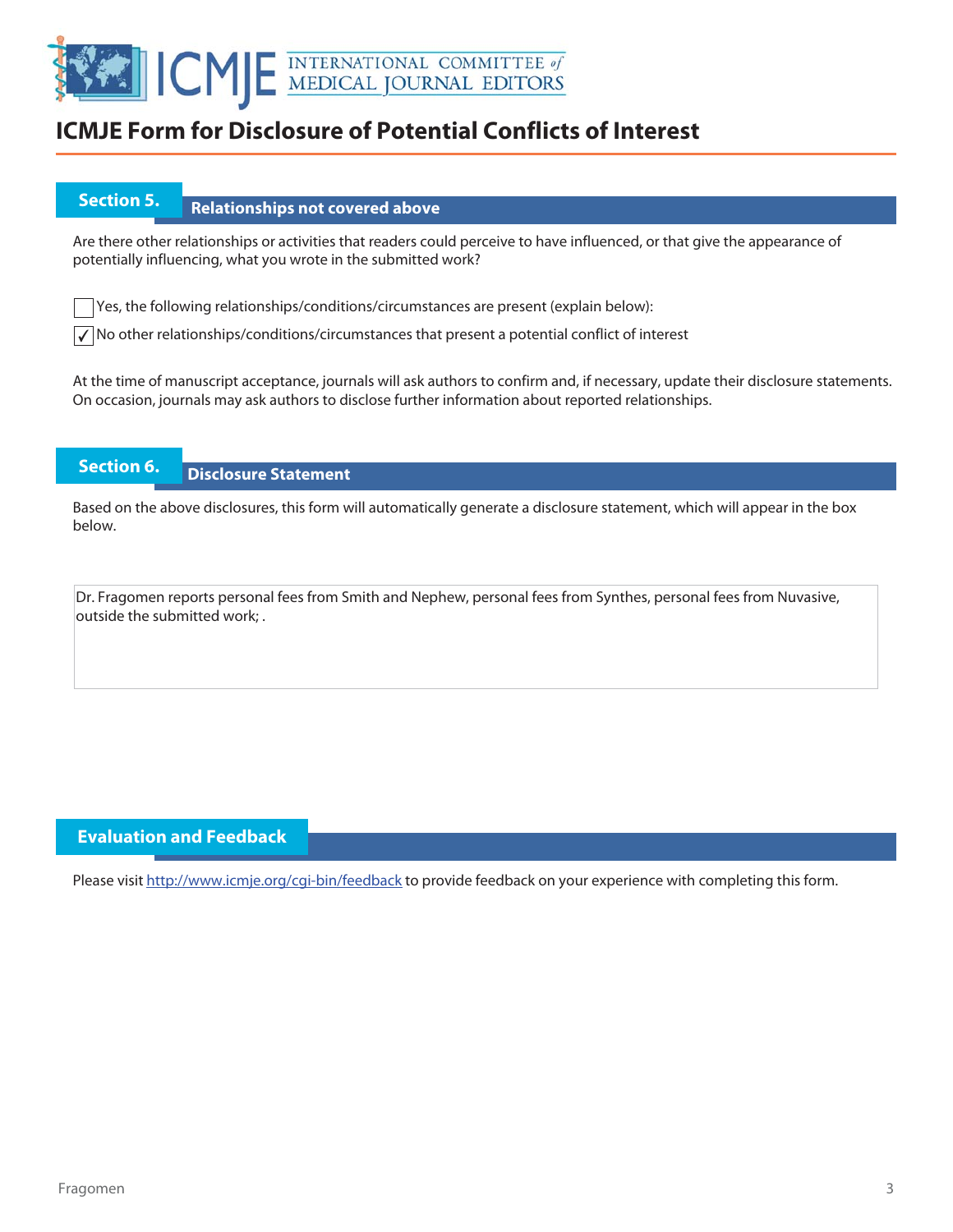

### **Instructions**

 

> **The purpose of this form is to provide readers of your manuscript with information about your other interests that could influence how they receive and understand your work. The form is designed to be completed electronically and stored electronically. It contains programming that allows appropriate data display. Each author should submit a separate form and is responsible for the accuracy and completeness of the submitted information. The form is in six parts.**

### **Identifying information. 1.**

### **The work under consideration for publication. 2.**

This section asks for information about the work that you have submitted for publication. The time frame for this reporting is that of the work itself, from the initial conception and planning to the present. The requested information is about resources that you received, either directly or indirectly (via your institution), to enable you to complete the work. Checking "No" means that you did the work without receiving any financial support from any third party -- that is, the work was supported by funds from the same institution that pays your salary and that institution did not receive third-party funds with which to pay you. If you or your institution received funds from a third party to support the work, such as a government granting agency, charitable foundation or commercial sponsor, check "Yes".

#### **Relevant financial activities outside the submitted work. 3.**

This section asks about your financial relationships with entities in the bio-medical arena that could be perceived to influence, or that give the appearance of potentially influencing, what you wrote in the submitted work. You should disclose interactions with ANY entity that could be considered broadly relevant to the work. For example, if your article is about testing an epidermal growth factor receptor (EGFR) antagonist in lung cancer, you should report all associations with entities pursuing diagnostic or therapeutic strategies in cancer in general, not just in the area of EGFR or lung cancer.

Report all sources of revenue paid (or promised to be paid) directly to you or your institution on your behalf over the 36 months prior to submission of the work. This should include all monies from sources with relevance to the submitted work, not just monies from the entity that sponsored the research. Please note that your interactions with the work's sponsor that are outside the submitted work should also be listed here. If there is any question, it is usually better to disclose a relationship than not to do so.

 For grants you have received for work outside the submitted work, you should disclose support ONLY from entities that could be perceived to be affected financially by the published work, such as drug companies, or foundations supported by entities that could be perceived to have a financial stake in the outcome. Public funding sources, such as government agencies, charitable foundations or academic institutions, need not be disclosed. For example, if a government agency sponsored a study in which you have been involved and drugs were provided by a pharmaceutical company, you need only list the pharmaceutical company.

### **Intellectual Property. 4.**

This section asks about patents and copyrights, whether pending, issued, licensed and/or receiving royalties.

#### **Relationships not covered above. 5.**

Use this section to report other relationships or activities that readers could perceive to have influenced, or that give the appearance of potentially influencing, what you wrote in the submitted work.

## **Definitions.**

**Entity:** government agency, foundation, commercial sponsor, academic institution, etc.

**Grant:** A grant from an entity, generally [but not always] paid to your organization

**Personal Fees:** Monies paid to you for services rendered, generally honoraria, royalties, or fees for consulting , lectures, speakers bureaus, expert testimony, employment, or other affiliations

**Non-Financial Support:** Examples include drugs/equipment supplied by the entity, travel paid by the entity, writing assistance, administrative support, etc**.**

**Other:** Anything not covered under the previous three boxes **Pending:** The patent has been filed but not issued **Issued:** The patent has been issued by the agency **Licensed:** The patent has been licensed to an entity, whether earning royalties or not

**Royalties:** Funds are coming in to you or your institution due to your patent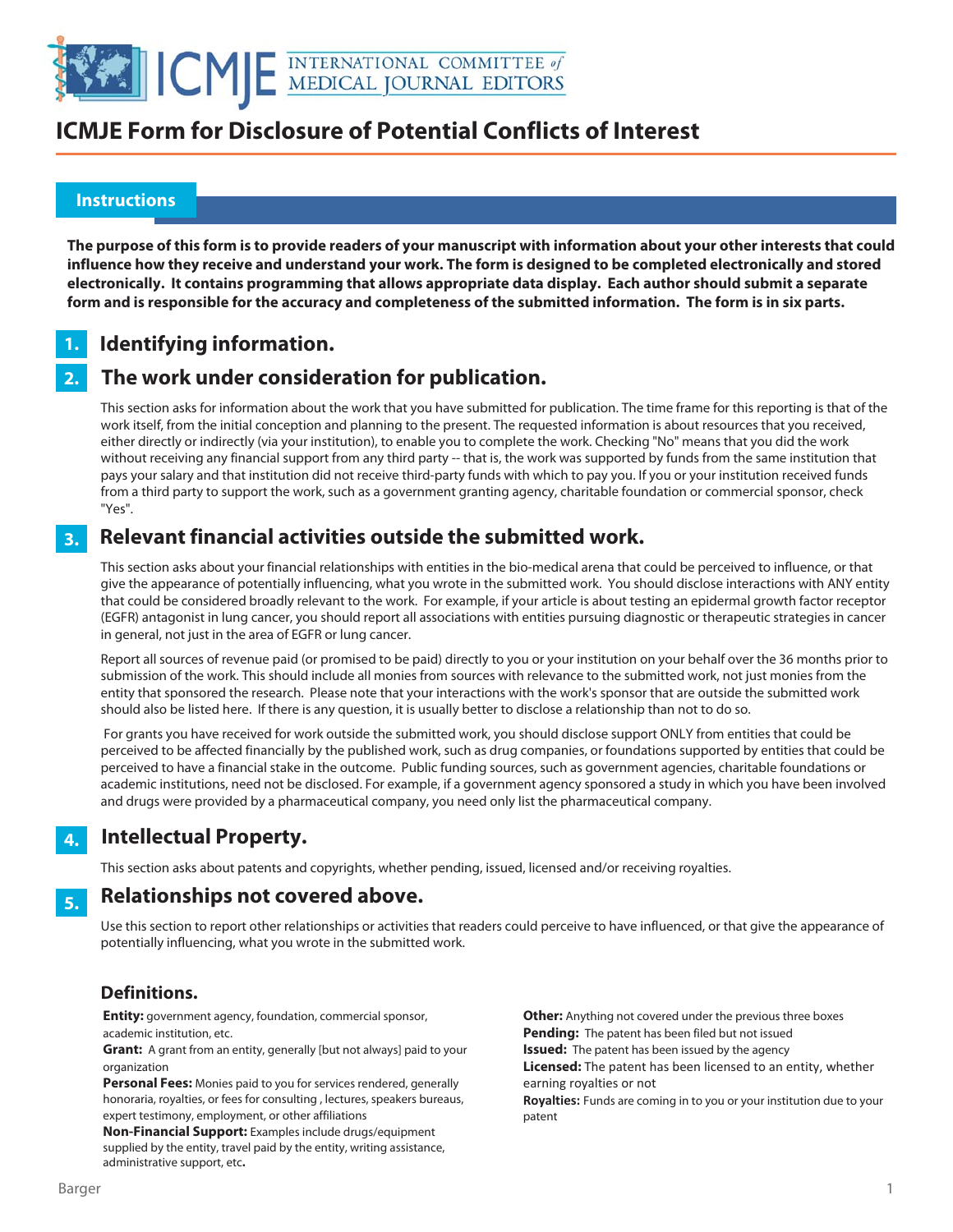

| <b>Section 1.</b><br><b>Identifying Information</b> |                                                     |                                                                                                                                                                                                                                                                                      |
|-----------------------------------------------------|-----------------------------------------------------|--------------------------------------------------------------------------------------------------------------------------------------------------------------------------------------------------------------------------------------------------------------------------------------|
| 1. Given Name (First Name)<br>James                 | 2. Surname (Last Name)<br>Barger                    | 3. Date<br>02-October-2016                                                                                                                                                                                                                                                           |
| 4. Are you the corresponding author?                | Yes<br>  No<br>$\checkmark$                         | Corresponding Author's Name<br>S. Robert Rozbruch                                                                                                                                                                                                                                    |
| 5. Manuscript Title<br>OF THE LITERATURE            |                                                     | ANTIBIOTIC-COATED INTERLOCKING INTRAMEDULLARY NAIL FOR THE TREATMENT OF LONG BONE OSTEOMYELITIS: REVIEW                                                                                                                                                                              |
| 6. Manuscript Identifying Number (if you know it)   |                                                     |                                                                                                                                                                                                                                                                                      |
|                                                     |                                                     |                                                                                                                                                                                                                                                                                      |
|                                                     |                                                     |                                                                                                                                                                                                                                                                                      |
| <b>Section 2.</b>                                   | <b>The Work Under Consideration for Publication</b> |                                                                                                                                                                                                                                                                                      |
| statistical analysis, etc.)?                        |                                                     | Did you or your institution at any time receive payment or services from a third party (government, commercial, private foundation, etc.) for<br>any aspect of the submitted work (including but not limited to grants, data monitoring board, study design, manuscript preparation, |
| Are there any relevant conflicts of interest?       | Yes<br>No                                           |                                                                                                                                                                                                                                                                                      |
|                                                     |                                                     |                                                                                                                                                                                                                                                                                      |
| <b>Section 3.</b><br>$ -$                           | <b>All All Contracts</b><br>.                       | <b>Contract Contract Contract Contract</b>                                                                                                                                                                                                                                           |

### **Relevant financial activities outside the submitted work.**

Place a check in the appropriate boxes in the table to indicate whether you have financial relationships (regardless of amount of compensation) with entities as described in the instructions. Use one line for each entity; add as many lines as you need by clicking the "Add +" box. You should report relationships that were **present during the 36 months prior to publication**.

| Are there any relevant conflicts of interest? | <b>Yes</b> | $\sqrt{}$ No |
|-----------------------------------------------|------------|--------------|
|                                               |            |              |

# **Intellectual Property -- Patents & Copyrights**

|  |  | Do you have any patents, whether planned, pending or issued, broadly relevant to the work? $\Box$ Yes $\Box$ No |  |  |
|--|--|-----------------------------------------------------------------------------------------------------------------|--|--|
|  |  |                                                                                                                 |  |  |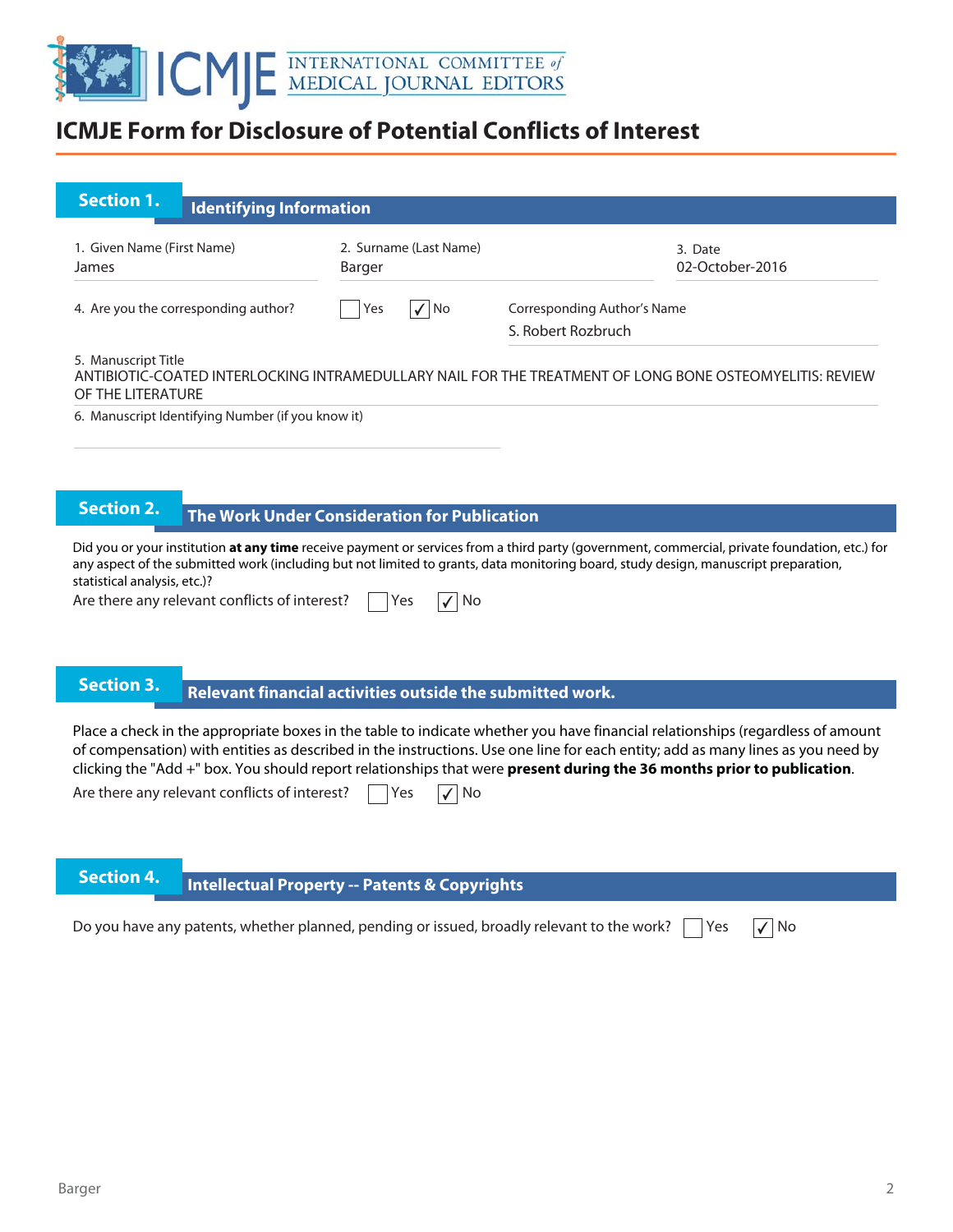

## **Section 5.** Relationships not covered above

Are there other relationships or activities that readers could perceive to have influenced, or that give the appearance of potentially influencing, what you wrote in the submitted work?

Yes, the following relationships/conditions/circumstances are present (explain below):

 $\sqrt{\ }$  No other relationships/conditions/circumstances that present a potential conflict of interest

At the time of manuscript acceptance, journals will ask authors to confirm and, if necessary, update their disclosure statements. On occasion, journals may ask authors to disclose further information about reported relationships.

## **Section 6. Disclosure Statement**

Based on the above disclosures, this form will automatically generate a disclosure statement, which will appear in the box below.

Dr. Barger has nothing to disclose.

## **Evaluation and Feedback**

Please visit http://www.icmje.org/cgi-bin/feedback to provide feedback on your experience with completing this form.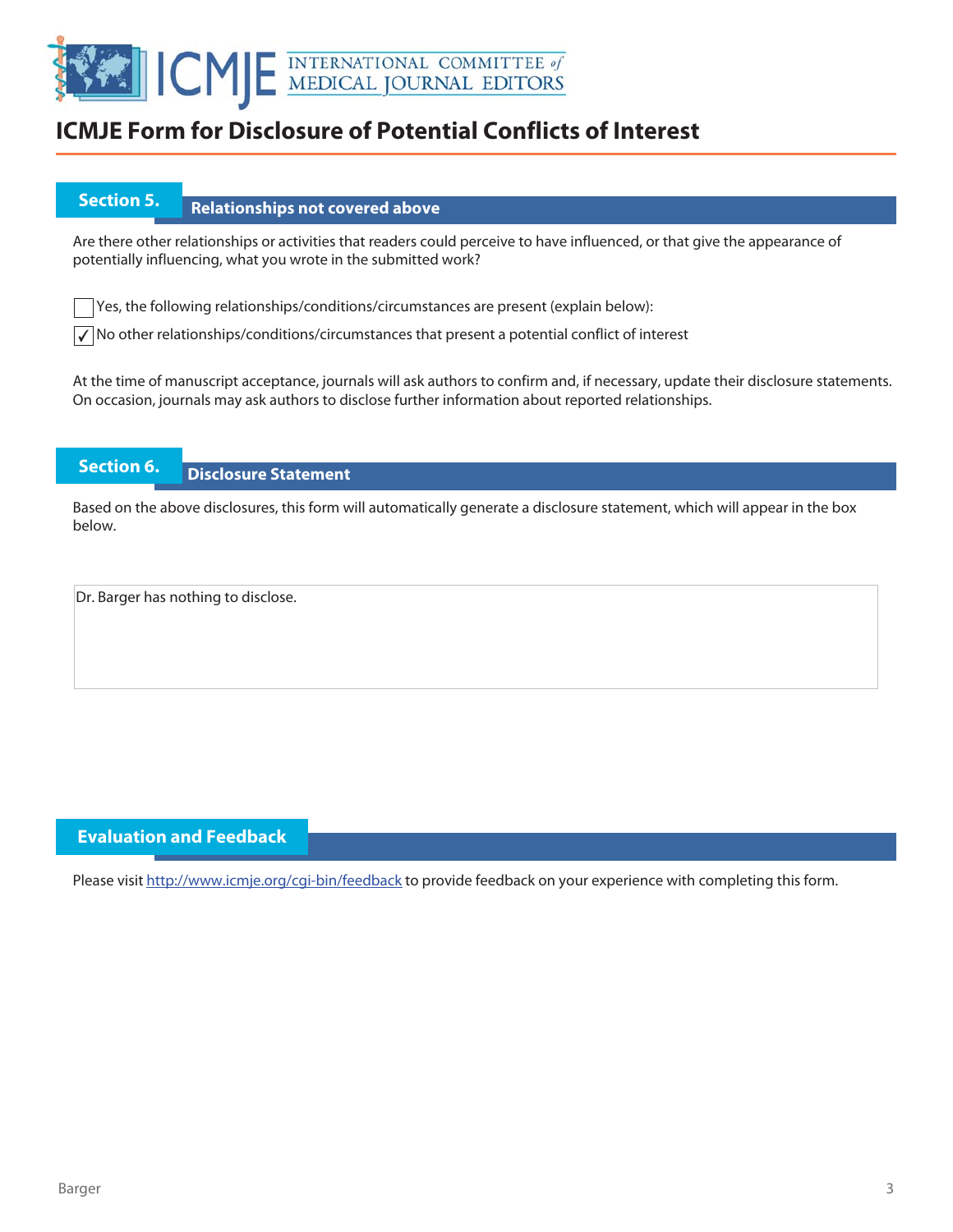

### **Instructions**

 

> **The purpose of this form is to provide readers of your manuscript with information about your other interests that could influence how they receive and understand your work. The form is designed to be completed electronically and stored electronically. It contains programming that allows appropriate data display. Each author should submit a separate form and is responsible for the accuracy and completeness of the submitted information. The form is in six parts.**

### **Identifying information. 1.**

### **The work under consideration for publication. 2.**

This section asks for information about the work that you have submitted for publication. The time frame for this reporting is that of the work itself, from the initial conception and planning to the present. The requested information is about resources that you received, either directly or indirectly (via your institution), to enable you to complete the work. Checking "No" means that you did the work without receiving any financial support from any third party -- that is, the work was supported by funds from the same institution that pays your salary and that institution did not receive third-party funds with which to pay you. If you or your institution received funds from a third party to support the work, such as a government granting agency, charitable foundation or commercial sponsor, check "Yes".

#### **Relevant financial activities outside the submitted work. 3.**

This section asks about your financial relationships with entities in the bio-medical arena that could be perceived to influence, or that give the appearance of potentially influencing, what you wrote in the submitted work. You should disclose interactions with ANY entity that could be considered broadly relevant to the work. For example, if your article is about testing an epidermal growth factor receptor (EGFR) antagonist in lung cancer, you should report all associations with entities pursuing diagnostic or therapeutic strategies in cancer in general, not just in the area of EGFR or lung cancer.

Report all sources of revenue paid (or promised to be paid) directly to you or your institution on your behalf over the 36 months prior to submission of the work. This should include all monies from sources with relevance to the submitted work, not just monies from the entity that sponsored the research. Please note that your interactions with the work's sponsor that are outside the submitted work should also be listed here. If there is any question, it is usually better to disclose a relationship than not to do so.

 For grants you have received for work outside the submitted work, you should disclose support ONLY from entities that could be perceived to be affected financially by the published work, such as drug companies, or foundations supported by entities that could be perceived to have a financial stake in the outcome. Public funding sources, such as government agencies, charitable foundations or academic institutions, need not be disclosed. For example, if a government agency sponsored a study in which you have been involved and drugs were provided by a pharmaceutical company, you need only list the pharmaceutical company.

### **Intellectual Property. 4.**

This section asks about patents and copyrights, whether pending, issued, licensed and/or receiving royalties.

#### **Relationships not covered above. 5.**

Use this section to report other relationships or activities that readers could perceive to have influenced, or that give the appearance of potentially influencing, what you wrote in the submitted work.

## **Definitions.**

**Entity:** government agency, foundation, commercial sponsor, academic institution, etc.

**Grant:** A grant from an entity, generally [but not always] paid to your organization

**Personal Fees:** Monies paid to you for services rendered, generally honoraria, royalties, or fees for consulting , lectures, speakers bureaus, expert testimony, employment, or other affiliations

**Non-Financial Support:** Examples include drugs/equipment supplied by the entity, travel paid by the entity, writing assistance, administrative support, etc**.**

**Other:** Anything not covered under the previous three boxes **Pending:** The patent has been filed but not issued **Issued:** The patent has been issued by the agency **Licensed:** The patent has been licensed to an entity, whether earning royalties or not

**Royalties:** Funds are coming in to you or your institution due to your patent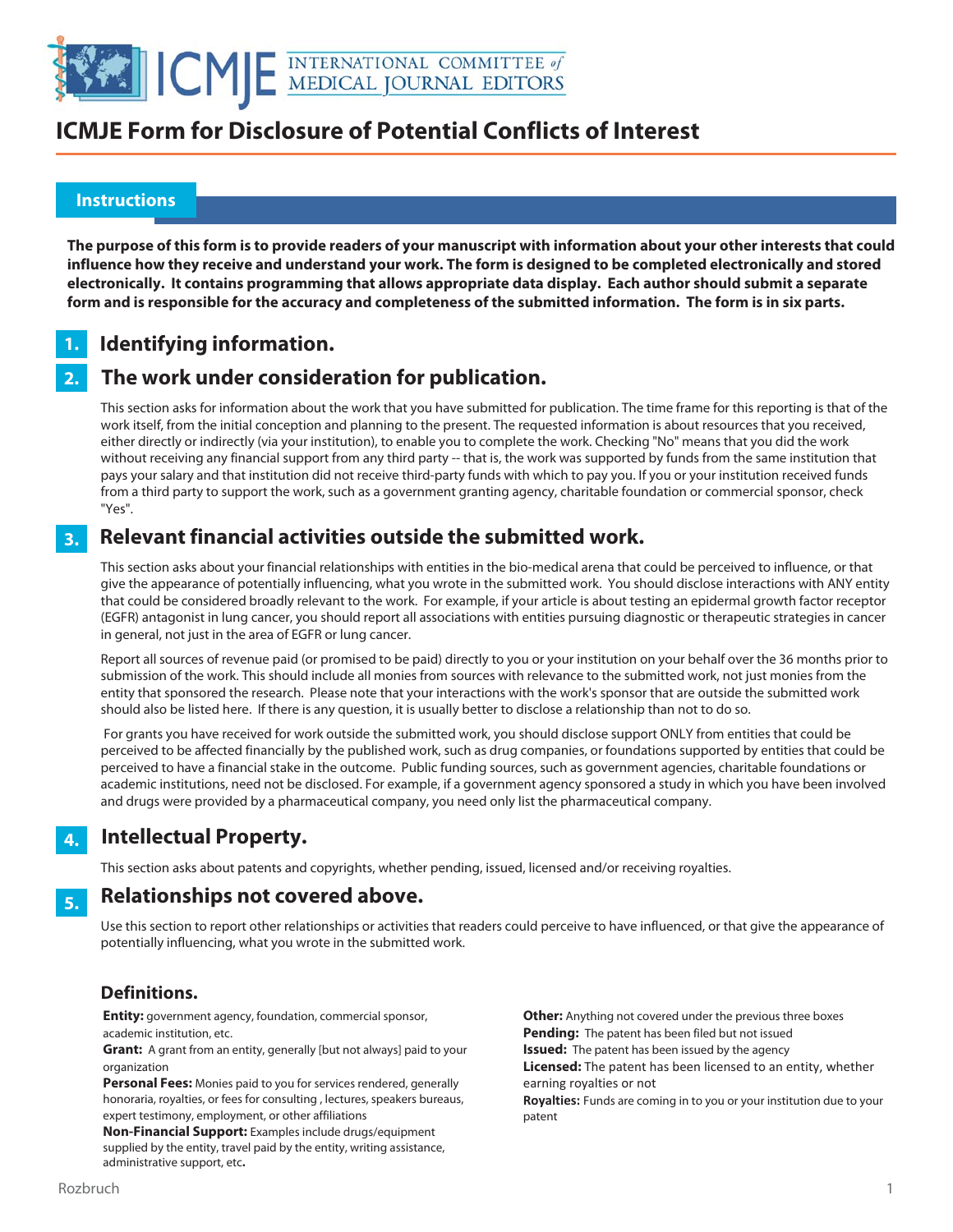

| <b>Section 1.</b>                      | <b>Identifying Information</b>       |                                    |                             |
|----------------------------------------|--------------------------------------|------------------------------------|-----------------------------|
| 1. Given Name (First Name)<br>S Robert |                                      | 2. Surname (Last Name)<br>Rozbruch | 3. Date<br>21-November-2016 |
|                                        | 4. Are you the corresponding author? | Yes<br>No                          |                             |

5. Manuscript Title ANTIBIOTIC-COATED INTERLOCKING INTRAMEDULLARY NAIL FOR THE TREATMENT OF LONG BONE OSTEOMYELITIS: REVIEW OF THE LITERATURE

6. Manuscript Identifying Number (if you know it)

# **The Work Under Consideration for Publication**

Did you or your institution **at any time** receive payment or services from a third party (government, commercial, private foundation, etc.) for any aspect of the submitted work (including but not limited to grants, data monitoring board, study design, manuscript preparation, statistical analysis, etc.)?

Are there any relevant conflicts of interest?  $\Box$  Yes  $\Box$  No

## **Relevant financial activities outside the submitted work. Section 3. Relevant financial activities outset**

Place a check in the appropriate boxes in the table to indicate whether you have financial relationships (regardless of amount of compensation) with entities as described in the instructions. Use one line for each entity; add as many lines as you need by clicking the "Add +" box. You should report relationships that were **present during the 36 months prior to publication**.

Are there any relevant conflicts of interest?  $\sqrt{\ }$  Yes  $\Box$  No

If yes, please fill out the appropriate information below.

| <b>Name of Entity</b> | Fees <sup>5</sup> | Grant? Personal Non-Financial Other?<br>Support <sup>5</sup> | <b>Comments</b>       |  |
|-----------------------|-------------------|--------------------------------------------------------------|-----------------------|--|
| Smith and Nephew      |                   |                                                              | consultant            |  |
| Stryker               |                   |                                                              | consultant, royalties |  |
| <b>Nuvasive</b>       |                   |                                                              | consultant            |  |

| <b>Section 4</b> |  |  |
|------------------|--|--|
|                  |  |  |
|                  |  |  |

### **Intellectual Property -- Patents & Copyrights**

Do you have any patents, whether planned, pending or issued, broadly relevant to the work?  $\Box$  Yes  $\Box$  No